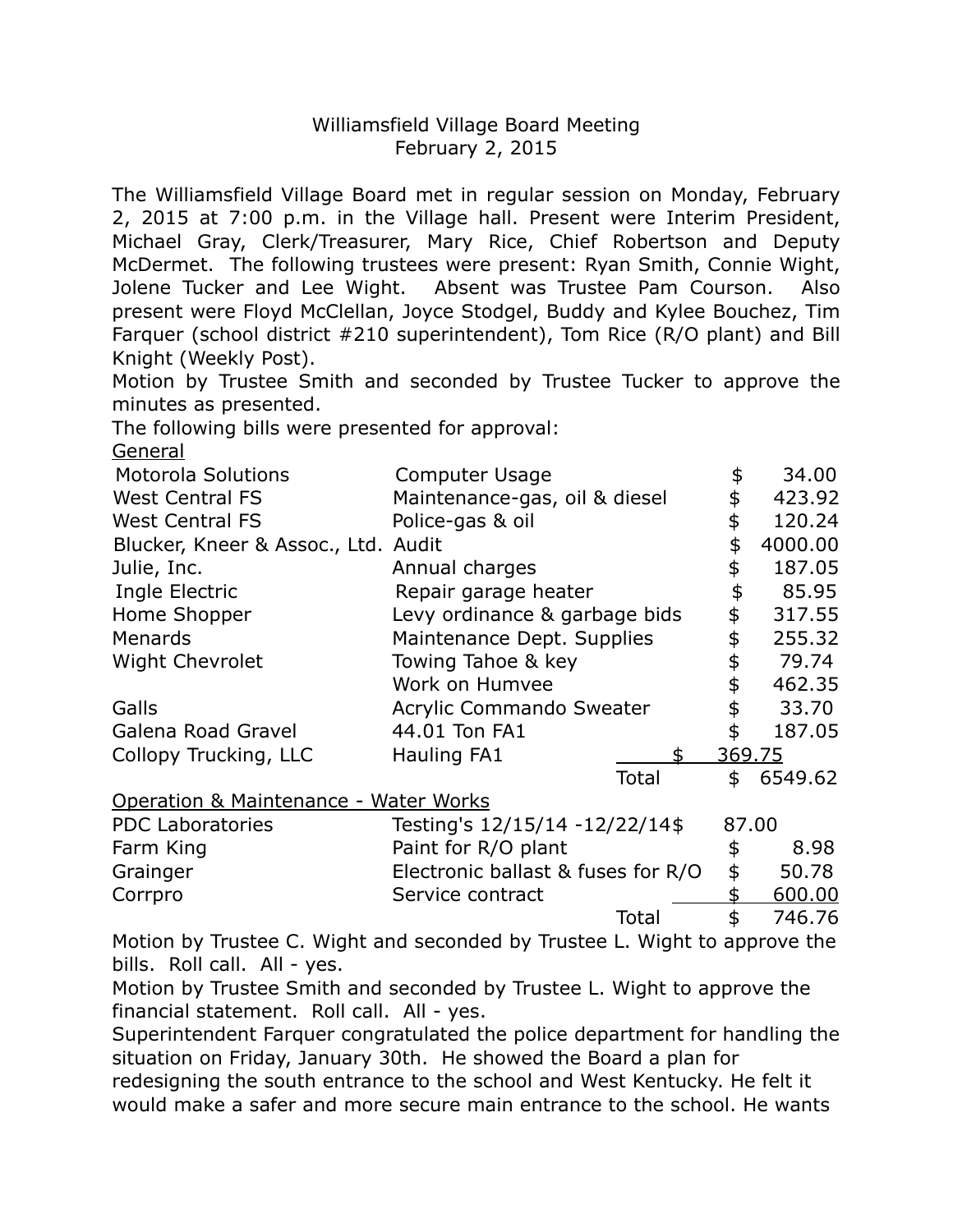to make West Kentucky a one way street. This would reduce the amount of traffic in front of the school and make a smoother drop off and pick up of students. He has talked with Bill and Ruth Ann Herman plus Brett and Jolene Tucker concerning it being one way to the West. This would eliminate Kentucky in front of the middle school. A parking lot would be installed on the south side near the middle school. Motion by Trustee Tucker and seconded by Trustee Smith to allow Superintendent Farquer to move forward with the changing of the south entrance to the school.

 Note that the school board did not approve the project at their later meeting.

 Floyd McClellan spoke of his concern on some of the new ordinances the Village wants to pass. He voiced his concern on not being allowed to have a pile of dirt or rock on your property. He thought some of the ordinances were too broad.

 Chief Robertson said if a property owner is warned of a violation they will have 10 days to comply. The property owner will have time to write a letter to the Board or talk with the Board members on the situation. McClellan thought the section on the dirt and/or rock piles should be rewritten or eliminated. Williamsfield is a small town and it doesn't need all these ordinances.

 Interim President proceeded with opening the garbage bids. Wigand Disposal and Bouchez Trash Hauling presented bids. Bouchez had the lower bid. They will furnish a 2 yd dumpster for the maintenance building and one annual cleanup day. They have a 6 bag limit or 3 trash cans. The collection day would be on Thursday's.

 Motion by Trustee Smith and seconded by Trustee C. Wight to hire Bouchez Trash Hauling beginning May 1, 2015.

 Chief Robertson said he will purchase a body camera with his own funds. He has been trying to come up with a idea where people can pay their fines once we pass the ordinances that allow administrative tickets.

 Tom Rice told the Board he had received the yearly Corrpro service agreement for \$600.00. He would like the Board to approve the agreement. Motion by Trustee L. Wight and seconded by Trustee Smith to approve the yearly Corrpro service agreement.

 Trustee L. Wight has the prices for all the unsold lots on Cottonwood Court. The Board will review them next month.

 Motion by Trustee L. Wight and seconded By Trustee Tucker to approve the 6 updated ordinances. Roll call. All - yes. President Gray will take them to the attorney to have them put in proper format.

 Chief Robertson told the Board if our department isn't on duty and the County stops someone, they can write an ordinance ticket. The money will in turn stay in the County. Motion by Trustee Smith and seconded by Trustee C. Wight to allow County officers to enforce County ordinances within the